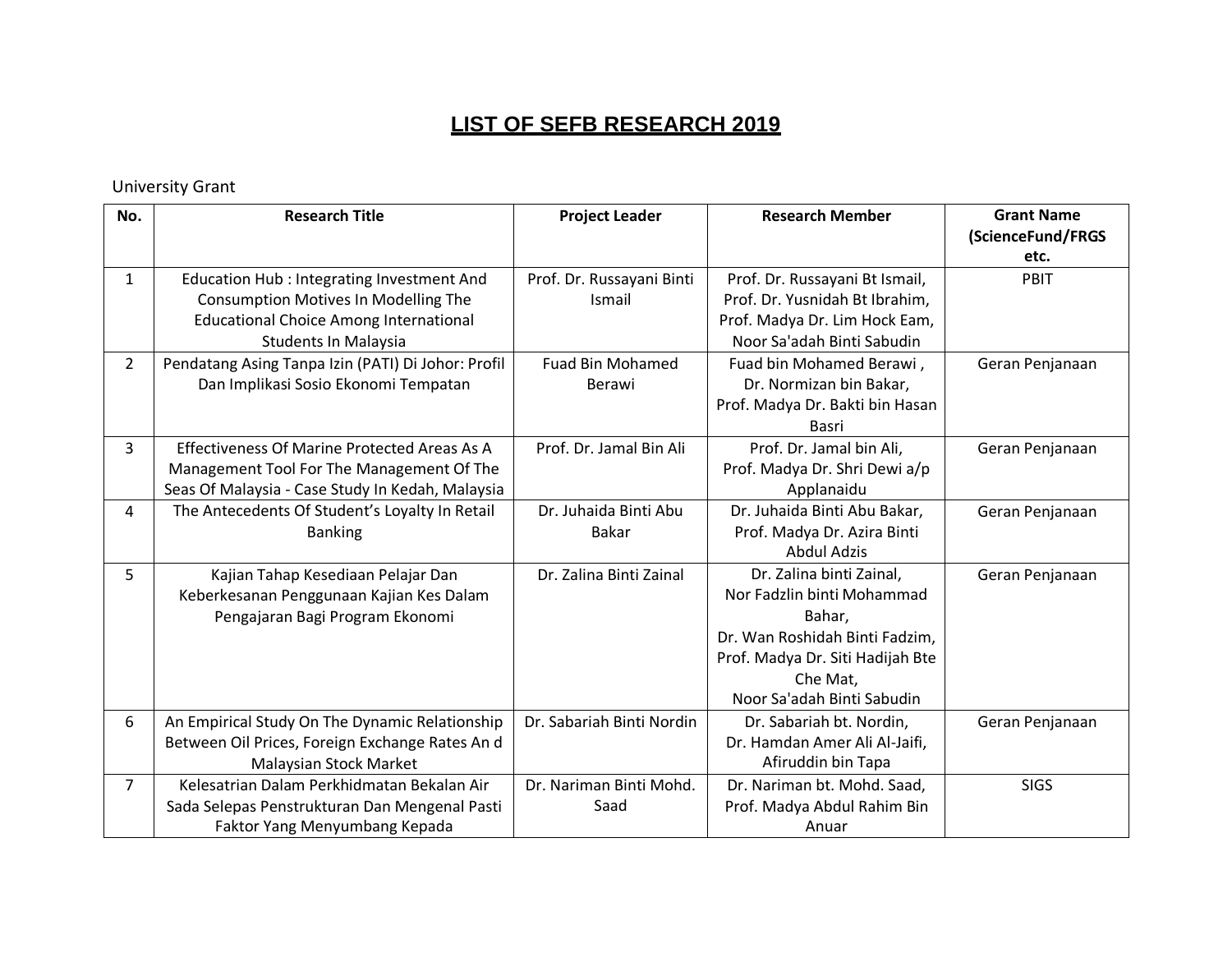|    | Ketidakcekapan Dan Kesannya                                                                                                                                    |                                                 |                                                                                       |                        |
|----|----------------------------------------------------------------------------------------------------------------------------------------------------------------|-------------------------------------------------|---------------------------------------------------------------------------------------|------------------------|
| 8  | Incorporating Finance Simulation Game To<br>Improve The Performance Of Students In Basic<br>Finance Courses In UUM                                             | Dr. Hisham Bin<br>Mohammad                      | Dr. Hisham Bin Mohammad,<br>Dr. Md Mahmudul Alam                                      | SoTL                   |
| 9  | Credit Sale Of Big Tree Argotech: To Implement<br>Or Not To Implement                                                                                          | Dr. Norhafiza binti<br><b>Nordin</b>            | Dr. Norhafiza binti Nordin,<br>Prof. Madya Dr. Nora Azureen<br><b>Bt Abdul Rahman</b> | Kajian Kes             |
| 10 | Cabaran Dan Penyelesaian Agenda 5S Di SEFB                                                                                                                     | Dr. Logasvathi a/p<br>Murugiah                  | Dr. Logasvathi a/p Murugiah,<br>Hasliza binti Hassan                                  | Universiti             |
| 11 | Does Koperasi Angkatan Tentera Malaysia Bhd<br>Meet Bank Safety And Soundness Criteria To<br>Become A Co-Operative Bank?                                       | Prof. Madya Dr. Lim<br>Chee Chee                | Prof. Madya Dr. Lim Chee Chee,<br>Dr. Zunarni binti Kosim                             | Kajian Kes             |
| 12 | Peranan Ko Kurikulum Dalam Meningkatkan<br>Kemahiran Insaniah: Kemahiran Komunikasi                                                                            | Dr. Azizah Bt. Md. Yusof                        | Dr. Azizah Bt. Md. Yusof,<br>Dr. Nor Hasimah binti Ismail,<br>Norzilah Bt Aziz        | Universiti             |
| 13 | Green Field Investment, Environmental<br>Regulation Stringency and Economic Growth: A<br>Case of Six Selected Countries from South Asia<br>and Shoutheast Asia | Prof. Madya Dr. Nor<br>Aznin Bt Abu Bakar       | Prof. Madya Dr. Nor Aznin Bt<br>Abu Bakar                                             | Insentif Pascasiswazah |
| 14 | Determinants of Corporate Payout Policy and the<br>Moderating Effect of Firm's Growth: Evidence<br>from Pakistan                                               | Prof. Madya Dr. Rohani<br><b>Bt Md Rus</b>      | Prof. Madya Dr. Rohani Bt Md<br><b>Rus</b>                                            | Insentif Pascasiswazah |
| 15 | Vulnerability and Risk Reduction: Evidence on<br>the Use of Flood Vulnerability Index among the<br>East Coast Households of Malaysia                           | Prof. Dr. Sallahuddin B<br>Hassan               | Prof. Dr. Sallahuddin B Hassan,<br>Prof. Madya Dr. Arpah Bt Abu<br><b>Bakar</b>       | Insentif Pascasiswazah |
| 16 | The Impact of Bilateral Trade Flow between<br>Malaysia and Other OIC Member Countries in<br>Africa                                                             | Prof. Madya Dr. Irwan<br>Shah Bin Zainal Abidin | Prof. Madya Dr. Irwan Shah Bin<br><b>Zainal Abidin</b>                                | Insentif Pascasiswazah |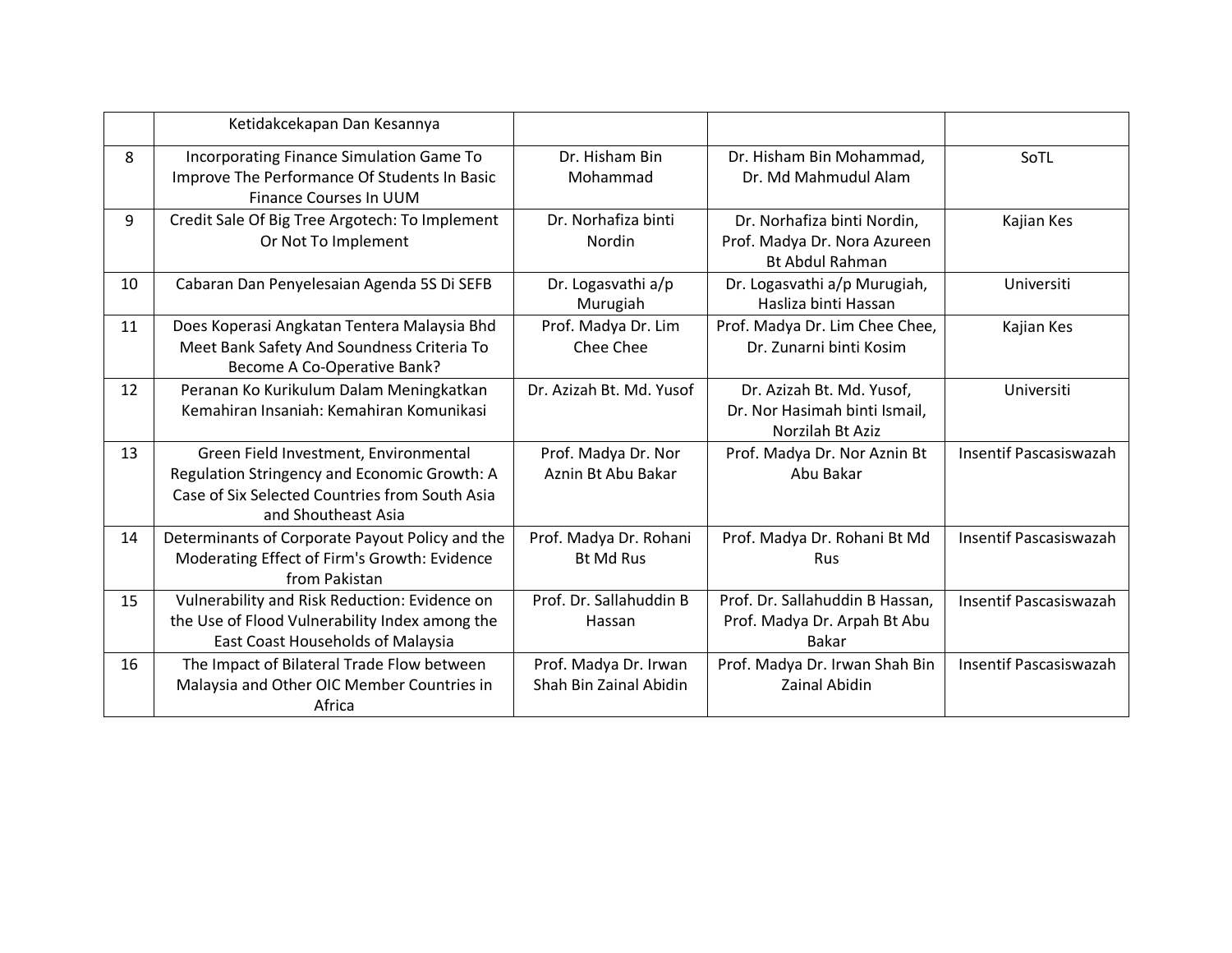#### National Grant

| No.            | <b>Research Title</b>                                                                                                                            | <b>Project Leader</b>              | <b>Research Member</b>                                                                                                                                                                                              | <b>Grant Name</b><br>(ScienceFund/FRGS<br>etc. |
|----------------|--------------------------------------------------------------------------------------------------------------------------------------------------|------------------------------------|---------------------------------------------------------------------------------------------------------------------------------------------------------------------------------------------------------------------|------------------------------------------------|
| $\mathbf{1}$   | Modelling An Estate Planning Education<br>Framework Towards Overcoming The Reluctance<br>Of Will Writing                                         | Norliza binti Dasahi               | Norliza binti Dasahi,<br>Dr. Faizah Bt Ismail,<br>Dr. Zunarni binti Kosim,<br>Dr. Rusmawati Bt Ismail                                                                                                               | <b>FRGS</b>                                    |
| $\overline{2}$ | Food Expenditure Of The B40 Households:<br>Developing A Decision-Support System For Food<br>Price Determination In Malaysia                      | Prof. Madya Dr. Soon Jan<br>Jan    | Prof. Madya Dr. Soon Jan Jan,<br>Prof. Madya Dr. Azira Binti<br>Abdul Adzis,<br>Prof. Madya Dr. Norhaslinda<br>Binti Zainal Abidin,<br>Prof. Dr. Abdul Razak B Chik,<br>Prof. Madya Dr. Shri Dewi a/p<br>Applanaidu | <b>FRGS</b>                                    |
| 3              | Modelling Framework Of Regulatory Changes To<br>Improve Efficiency Of Malaysian IPO Market                                                       | Dr. Rasidah binti Mohd<br>Rashid   | Dr. Rasidah binti Mohd Rashid                                                                                                                                                                                       | <b>FRGS</b>                                    |
| 4              | Socio-Demographic And Lifestyle Factors<br>Associated With Demand For Sugar-Sweetened<br>Foods and Beverages In Malaysia: A fundamental<br>Model | Prof. Madya Dr. Cheah<br>Yong Kang | Prof. Madya Dr. Cheah Yong<br>Kang,<br>Prof. Madya Dr. Azira Binti<br>Abdul Adzis,<br>Dr. Sabri bin Nayan,<br>Prof. Madya Dr. Shri Dewi a/p<br>Applanaidu,<br>Dr. Juhaida Binti Abu Bakar                           | <b>FRGS</b>                                    |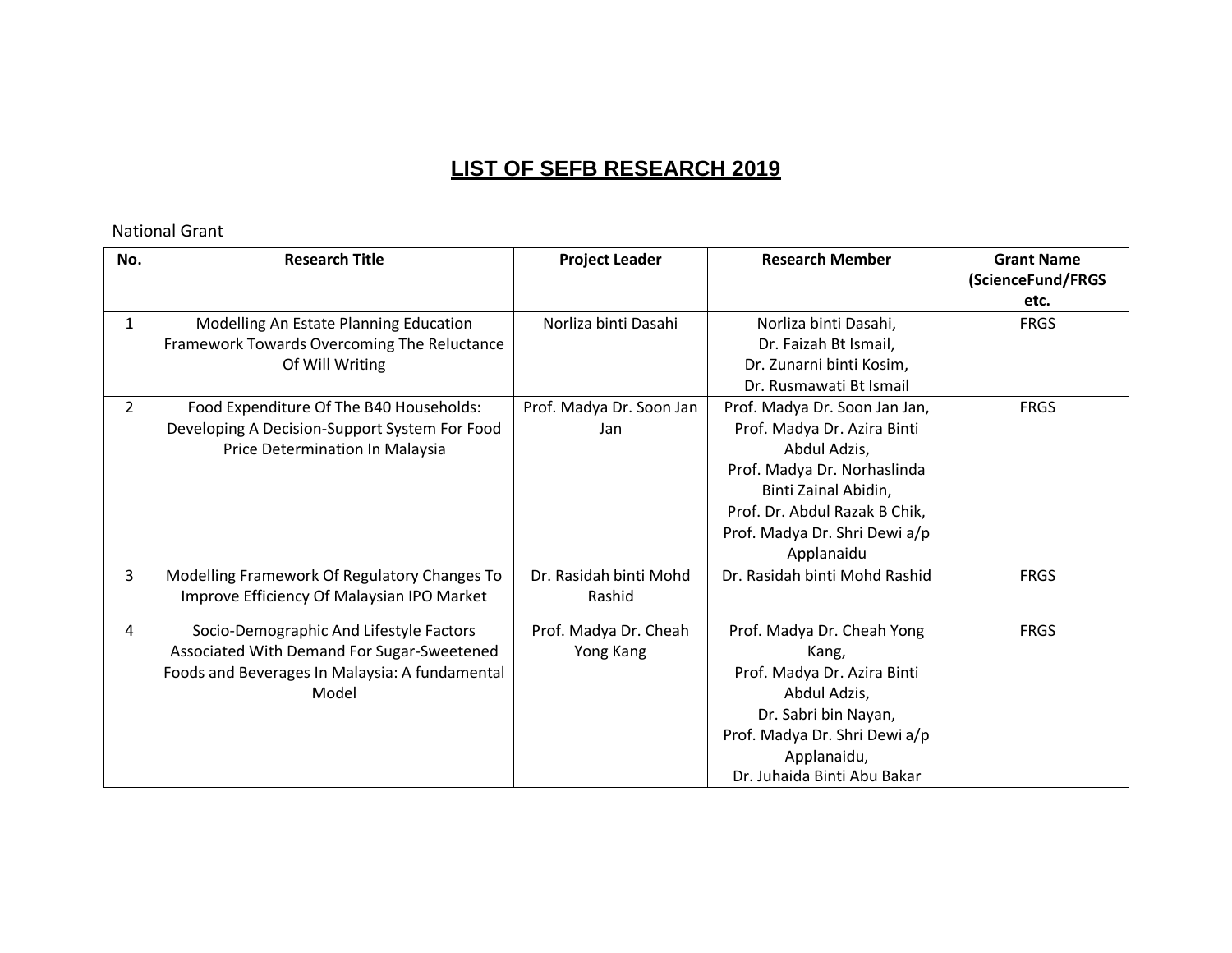| 5  | Modelling Financial Stability In Malaysia:        | Dr. Adilah binti Azhari   | Dr. Adilah binti Azhari,         | <b>FRGS</b>       |
|----|---------------------------------------------------|---------------------------|----------------------------------|-------------------|
|    | An Application Of Nowcasting Using High           |                           | Prof. Madya Dr. Irwan Shah Bin   |                   |
|    | <b>Frequency Data</b>                             |                           | Zainal Abidin,                   |                   |
|    |                                                   |                           | Dr. Hanita Binti Kadir @         |                   |
|    |                                                   |                           | Shahar,                          |                   |
|    |                                                   |                           | Ts. Dr. Jastini Binti Mohd Jamil |                   |
| 6  | Developing Interactive MADA Paddy Estate          | Prof. Madya Dr. Shri      | Prof. Madya Dr. Shri Dewi a/p    | <b>FRGS</b>       |
|    | Decision Making System: Way Forward To            | Dewi a/p Applanaidu       | Applanaidu,                      |                   |
|    | Increase Rice Self-Sufficiency Level In Malaysia  |                           | Prof. Dr. Jamal bin Ali,         |                   |
|    |                                                   |                           | Prof. Madya Dr. Norhaslinda      |                   |
|    |                                                   |                           | Binti Zainal Abidin,             |                   |
|    |                                                   |                           | Prof. Madya Dr. Soon Jan Jan     |                   |
| 7  | Developing A Model On Rice Productivity In The    | Dr. Lee Wen Chiat         | Dr. Lee Wen Chiat,               | <b>FRGS</b>       |
|    | Northern Region Of Malaysia                       |                           | Prof. Madya Dr. Irwan Shah Bin   |                   |
|    |                                                   |                           | Zainal Abidin,                   |                   |
|    |                                                   |                           | Prof. Madya Dr. Md Rabiul        |                   |
|    |                                                   |                           | Islam                            |                   |
| 8  | Developing Risk Literacy Model In Managing        | Dr. Nazliatul Aniza binti | Dr. Nazliatul Aniza binti Abdul  | <b>FRGS</b>       |
|    | Social Risk Exposures Towards Enhancing The       | Abdul Aziz                | Aziz,                            |                   |
|    | Well-Being Of Malaysia Young Generation           |                           | Dr. Norhafiza binti Nordin,      |                   |
|    |                                                   |                           | Prof. Madya Dr. Norlida Binti    |                   |
|    |                                                   |                           | <b>Abdul Manab</b>               |                   |
| 9  | Developing Sustainable Digital Banking            | Dr. Abd. Halim @          | Dr. Abd. Halim @ Hamilton Bin    | <b>FRGS-RACER</b> |
|    | Ecosystem By Integrating Financial Inclusion      | <b>Hamilton Bin Ahmad</b> | Ahmad,                           |                   |
|    | Towards Achieving Financial Stability In Malaysia |                           | Prof. Madya Dr. Siti Nurazira    |                   |
|    |                                                   |                           | binti Mohd Daud                  |                   |
| 10 | Modelling The Effect Of Carbon Dioxide (CO2)      | Dr. Nur Hafizah binti     | Dr. Nur Hafizah binti            | <b>FRGS-RACER</b> |
|    | Emissions On Economic Efficiency In Malaysia      | Mohammad Ismail           | Mohammad Ismail,                 |                   |
|    |                                                   |                           | Prof. Dr. Mohd Zaini B Abd       |                   |
|    |                                                   |                           | Karim,                           |                   |
|    |                                                   |                           | Dr. Sabri bin Nayan,             |                   |
|    |                                                   |                           | Prof. Madya Dr. Mukhriz Izraf    |                   |
|    |                                                   |                           | <b>Bin Azman Aziz</b>            |                   |
| 11 | Designing Halal Food Security Framework:          | Dr. Nur Marina binti      | Dr. Nur Marina binti Abdul       | <b>FRGS-RACER</b> |
|    |                                                   |                           |                                  |                   |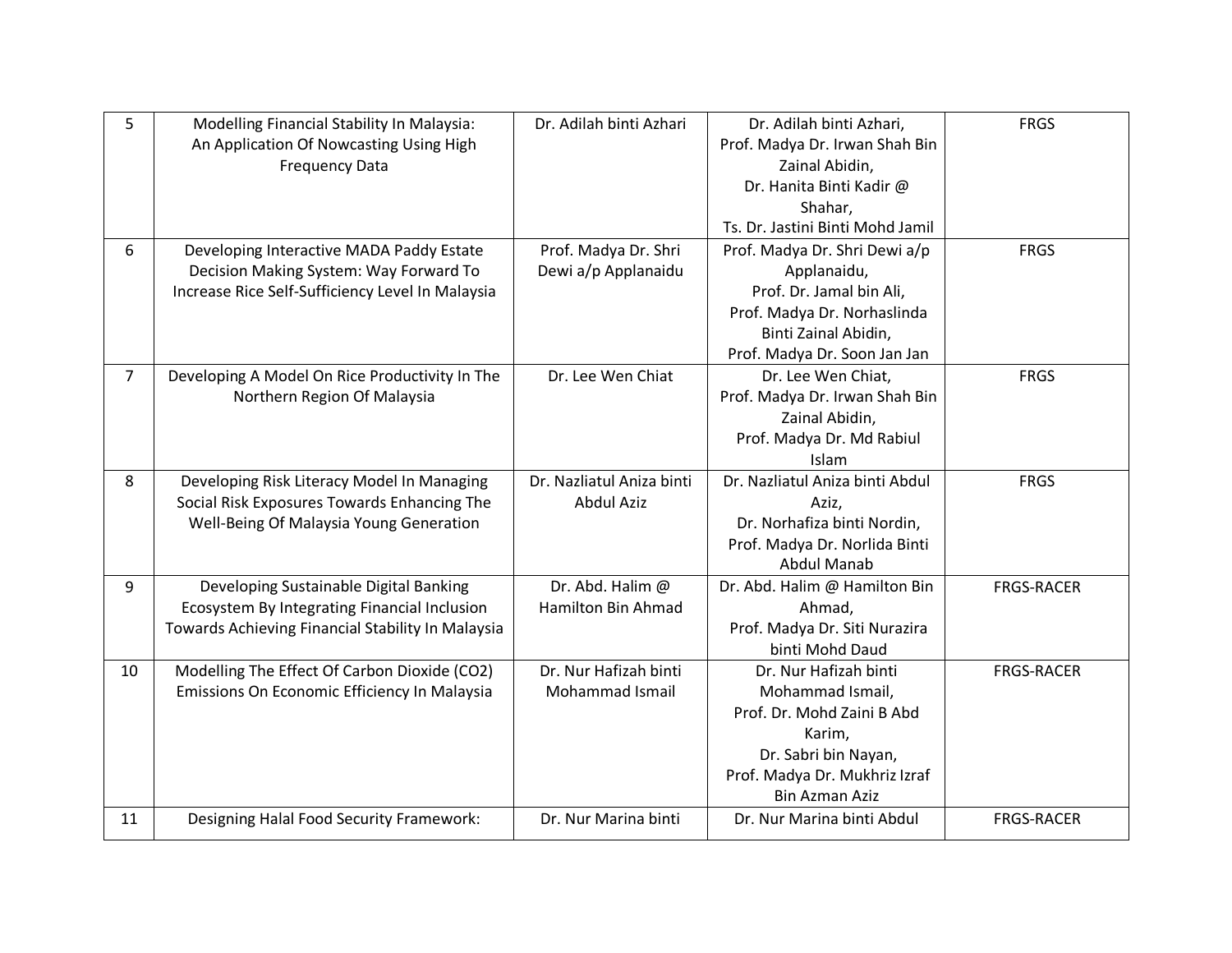|    | Maqasid Shariah Compliance Perspective In        | Abdul Manap             | Manap,                          |                    |
|----|--------------------------------------------------|-------------------------|---------------------------------|--------------------|
|    | Malaysia                                         |                         | Nor Fadzlin binti Mohammad      |                    |
|    |                                                  |                         | Bahar,                          |                    |
|    |                                                  |                         | Dr. Raziah binti Md. Tahir,     |                    |
|    |                                                  |                         | Dr. Zalina binti Zainal         |                    |
| 12 | Fundamental Study On Financial Literacy:         | Dr. Rusmawati Bt Ismail | Dr. Rusmawati Bt Ismail,        | <b>FRGS-RACER</b>  |
|    | Understand And Solution Among Children In        |                         | Dr. Logasvathi a/p Murugiah,    |                    |
|    | Northern Region Of Malaysia                      |                         | Prof. Madya Dr. Shri Dewi a/p   |                    |
|    |                                                  |                         | Applanaidu,                     |                    |
|    |                                                  |                         | Dr. Hasniza bt. Mohd. Taib      |                    |
| 13 | <b>Ensuring Malaysian Food Security:</b>         | Prof. Madya Dr. Roslina | Prof. Madya Dr. Roslina binti   | <b>FRGS</b>        |
|    | Developing A Sustainable Aquaculture             | binti Kamaruddin        | Kamaruddin,                     |                    |
|    | Framework Of GAQP-Compliant Fish Produce         |                         | Prof. Madya Dr. Bakti bin       |                    |
|    |                                                  |                         | Hasan Basri, M:Dr. Rozana binti |                    |
|    |                                                  |                         | Samah,                          |                    |
|    |                                                  |                         | Prof. Madya Dr. Soon Jan Jan    |                    |
| 14 | Green Sukuk: A Fundamental Model For Socially    | Dr. Sabri bin Nayan     | Dr. Sabri bin Nayan,            | <b>FRGS</b>        |
|    | Responsible Investment In The Malaysian Capital  |                         | Aznita binti Samsi,             |                    |
|    | Market                                           |                         | Dr. Nur Hafizah binti           |                    |
|    |                                                  |                         | Mohammad Ismail,                |                    |
|    |                                                  |                         | Prof. Madya Dr. Cheah Yong      |                    |
|    |                                                  |                         | Kang                            |                    |
| 15 | Developing A Prototype Of Digital Game-Based     | Prof. Madya Dr. Siti    | Prof. Madya Dr. Siti Nurazira   | <b>FRGS</b>        |
|    | Learning Tool For Youth:                         | Nurazira binti Mohd     | binti Mohd Daud,                |                    |
|    | Integrating The Islamic Financial Planning       | Daud                    | Dr. Abd. Halim @ Hamilton Bin   |                    |
|    | Towards Achieving Financially Literate, Holistic |                         | Ahmad                           |                    |
|    | And Sustainable Society                          |                         |                                 |                    |
| 16 | Sekolah Zakat Kedah Sebagai Wadah Melahirkan     | Prof. Madya Dr. Shazida | Prof. Madya Dr. Shazida Jan Bt. | Agensi Luar (Dalam |
|    | Usahawan Untuk Mengatasi Perangkap Kitaran       | Jan Bt. Mohd Khan       | Mohd Khan,                      | Negara)- Awam      |
|    | Kemiskinan Intergenerasi Di Kalangan Asnaf       |                         | Prof. Madya Abdul Rahim B       |                    |
|    |                                                  |                         | Anuar,                          |                    |
|    |                                                  |                         | Dr. Nariman bt. Mohd. Saad      |                    |
| 17 | Pelan Pembangunan Negeri Kedah 2035              | Prof. Madya Dr.         | Prof. Madya Dr. Mukaramah       | Agensi Luar (Dalam |
|    |                                                  | Mukaramah Binti Harun   | Binti Harun,                    | Negara)- Awam      |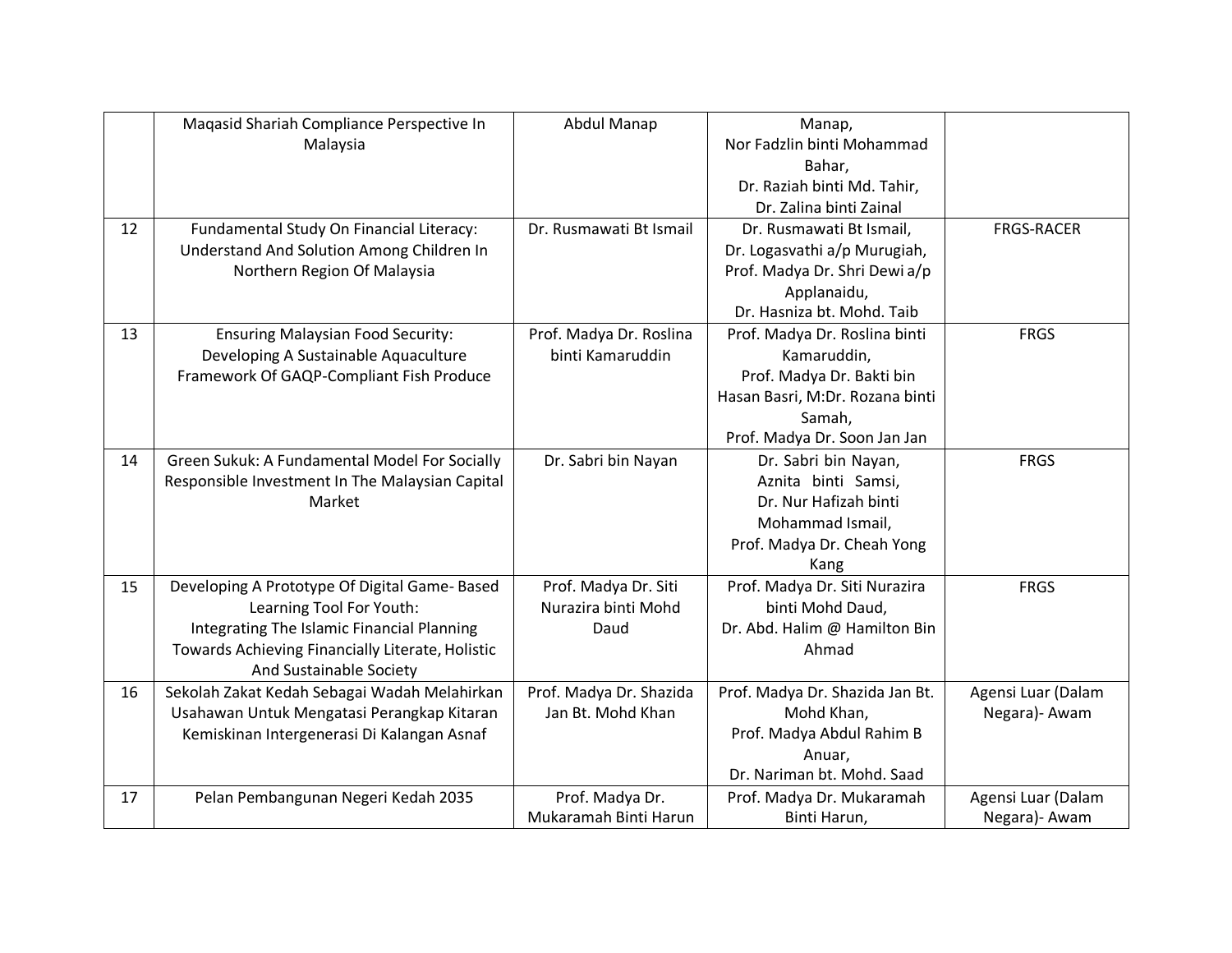|    |                                         |                      | Prof. Madya Dr. Roslina binti    |                    |
|----|-----------------------------------------|----------------------|----------------------------------|--------------------|
|    |                                         |                      | Kamaruddin,                      |                    |
|    |                                         |                      | Dr. Azizah Bt. Md. Yusof,        |                    |
|    |                                         |                      | Amizam B Arzemi,                 |                    |
|    |                                         |                      | Prof. Madya Dr. Shazida Jan Bt.  |                    |
|    |                                         |                      | Mohd Khan,                       |                    |
|    |                                         |                      | Prof. Madya Dr. Shamzaeffa bt.   |                    |
|    |                                         |                      | Sa                               |                    |
| 18 | Pembentukan Dan Penawaran Produk        | Prof. Madya Dr. Siti | Prof. Madya Dr. Siti Aznor Bt Hj | Agensi Luar (Dalam |
|    | Pelancongan Di Daerah Kota Setar, Kedah | Aznor Bt Hj Ahmad    | Ahmad,                           | Negara) - Awam     |
|    | Darulaman                               |                      | Prof. Madya Dr. Mukaramah        |                    |
|    |                                         |                      | Binti Harun,                     |                    |
|    |                                         |                      | Dr. Hamimi Bt Omar,              |                    |
|    |                                         |                      | Dr. Shamsul Bahrain B Rawi       |                    |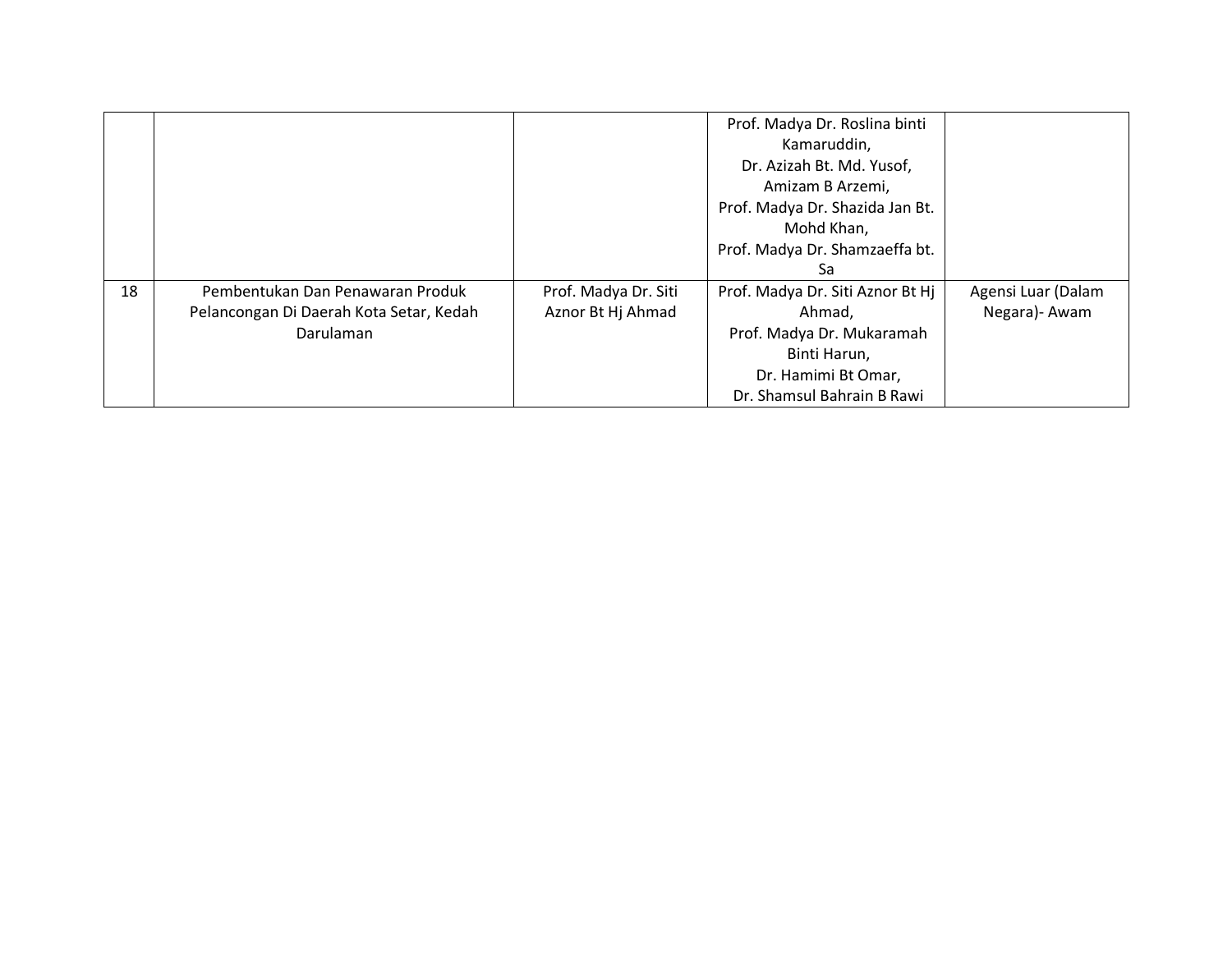#### Industry Grant

| No.            | <b>Research Title</b>                                                                                  | <b>Project Leader</b>                         | <b>Research Member</b>                                                                                                                                                                                                                            | <b>Grant Name</b><br>(ScienceFund/FRGS<br>etc. |
|----------------|--------------------------------------------------------------------------------------------------------|-----------------------------------------------|---------------------------------------------------------------------------------------------------------------------------------------------------------------------------------------------------------------------------------------------------|------------------------------------------------|
| $\mathbf{1}$   | Developing Environmental Social And<br>Governance Criteria And Sustainable<br><b>Development Goals</b> | Prof. Dr. Jonathan<br>Andrew Batten           | Prof. Dr. Jonathan Andrew<br>Batten,<br>Prof. Madya Dr. Azira Binti<br>Abdul Adzis,<br>Dr. Abd. Halim @ Hamilton Bin<br>Ahmad,<br>Prof. Madya Dr. Wong Woei<br>Chyuan,<br>Dr. Shamsul Bahrain bin<br>Mohamed Arshad,<br>Dr. Sabariah Binti Nordin | Agensi Luar (Dalam<br>Negara) Swasta           |
| $\overline{2}$ | Kajian Pengesanan Dan Pengurusan Rekod<br>Graduan UUM Kampus Sintok Kohort 1991-1993                   | Prof. Dr. Mohd Amy<br>Azhar b. Hj. Mohd Harif | Prof. Dr. Mohd Amy Azhar b.<br>Hj. Mohd Harif,<br>Syamsyul Anuar bin Che Mey @<br><b>Ismail</b>                                                                                                                                                   | Agensi Luar (Dalam<br>Negara) Swasta           |
| $\overline{3}$ | Enterprise Risk Management Practices In Takaful<br>Module                                              | Shahrul Nizam B. Ahmad                        | Shahrul Nizam B. Ahmad,<br>Dr. Mohd Taipor bin Suhadah,<br>Dr. Zairol Azhar Bin Auzzir,<br>Norliza binti Dasahi,<br>Dr. Diara Binti Md. Jadi                                                                                                      | Agensi Luar (Dalam<br>Negara) Swasta           |